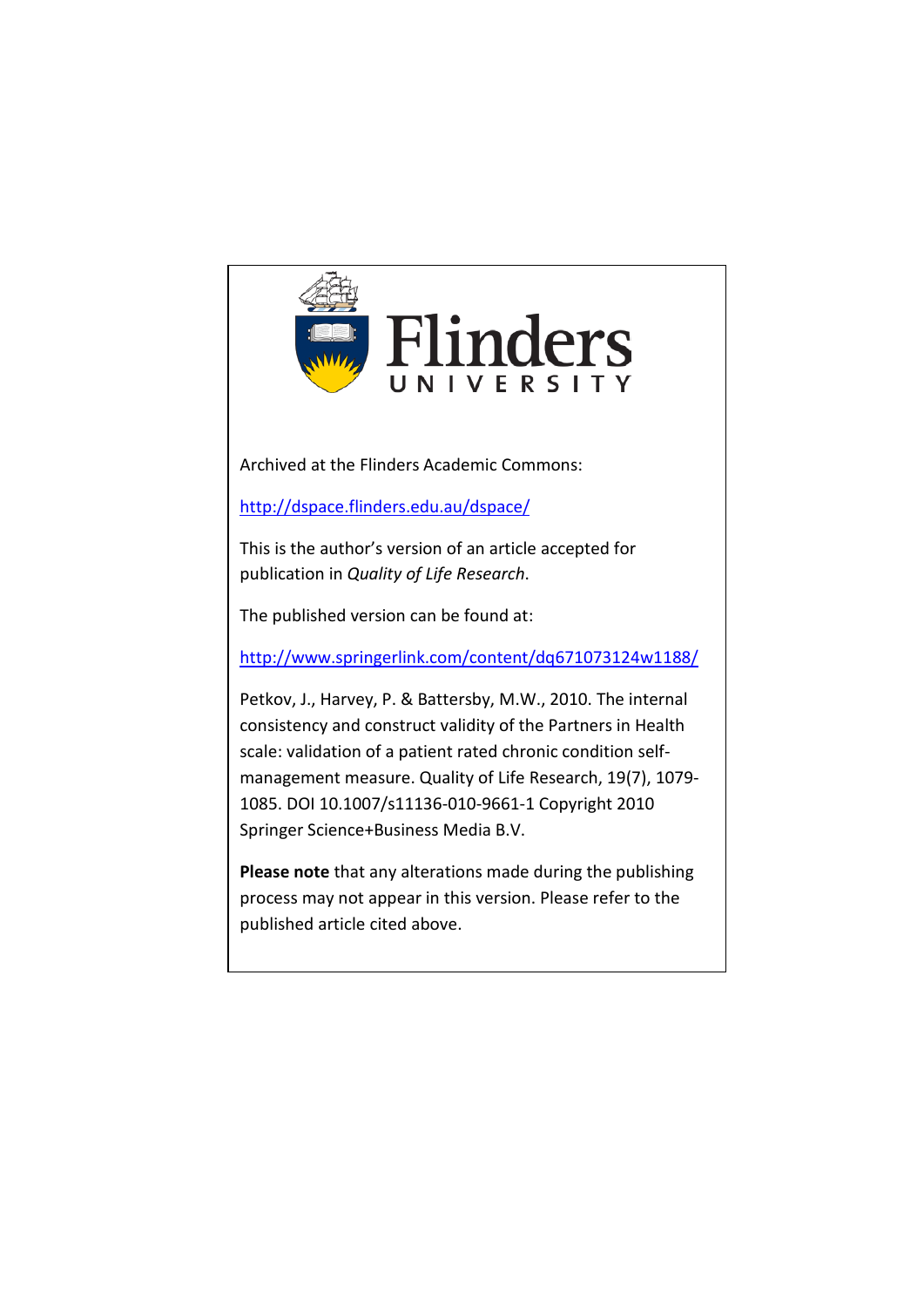## **The psychometric properties of The Partners in Health (PIH) Scale: validation of**

## **a patient rated chronic condition self-management measure**

John Petkov Director of the Applied Statistics Unit Centre for Regional Engagement University of South Australia. Email: [john.petkov@unisa.edu.au](mailto:john.petkov@unisa.edu.au)

Dr Peter Harvey (Corresponding Author ) BEd, DipT, PhD Manager Statewide Gambling Therapy Service GPO Box 2100, Adelaide SA 5001 Telephone: 61- 8 8404 2609 Fax: 61 8 8404 2101 Mobile: 0434 185 808 Email: [peter.harvey@flinders.edu.au](mailto:peter.harvey@flinders.edu.au)

Prof Malcolm Battersby PhD, FRANZCP, FAChAM, MBBS Flinders Human Behaviour and Health Research Unit Flinders University Email: [Malcolm.battersby@flinders.edu.au](mailto:Malcolm.battersby@flinders.edu.au) 

No of words in the manuscript (excluding the abstract, tables, figures and references)

**2557**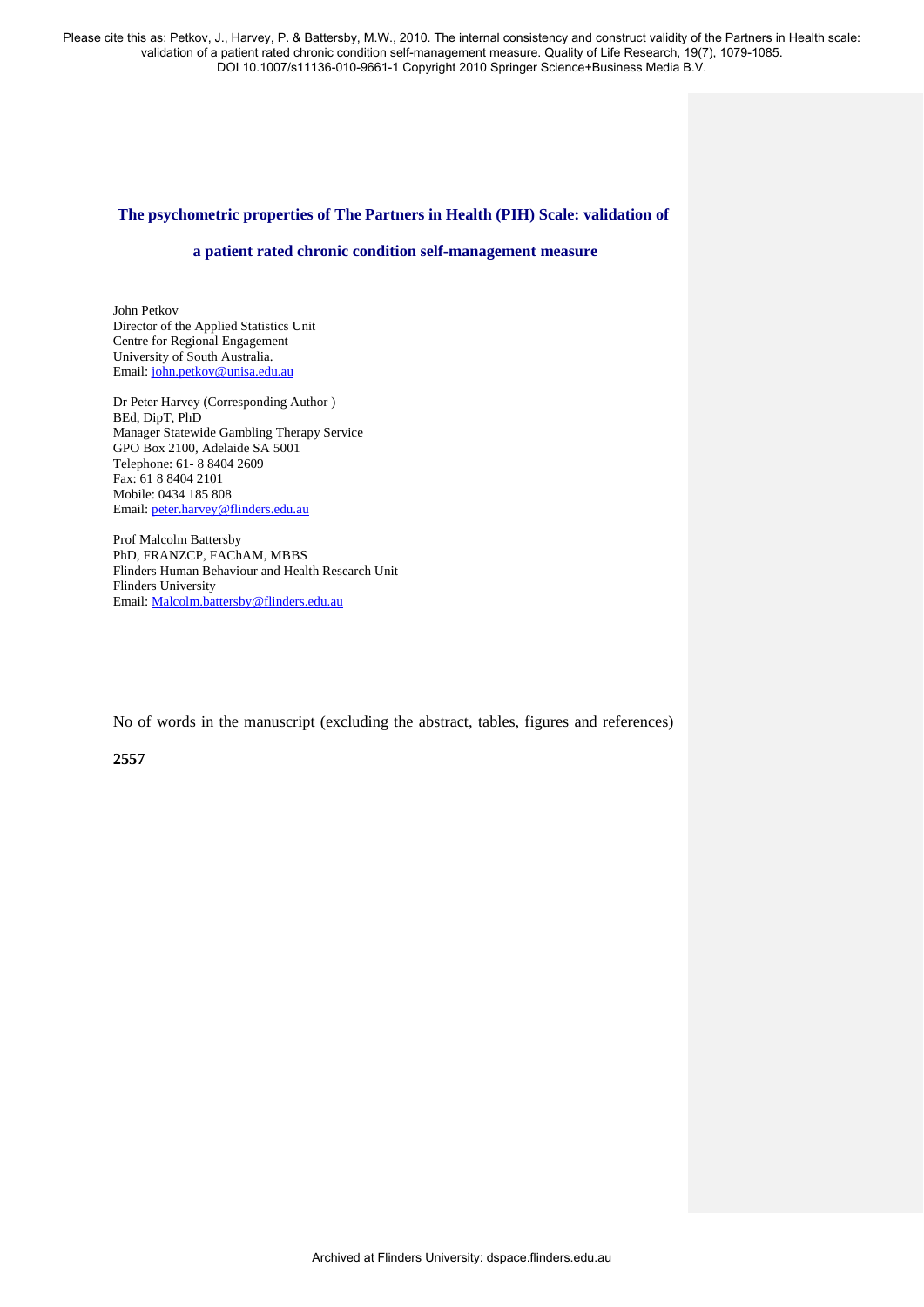# **Abstract**

#### **Purpose**

The paper describes a process for testing the construct validity and internal reliability of the Partners in Health (PIH) scale.

#### **Design**

Factor analysis and a structural equation model were used to analyze baseline selfrated scores for the Partners in Health (PIH) Scale data collected during a national chronic disease self-management demonstration programme.

### **Methods**

Baseline PIH data were collected for 294 patients with a range of co-morbid chronic conditions including diabetes, cardiovascular disease and arthritis. Scale data were analyzed for internal consistency and construct validity using Reliability Analysis and Factor Analysis. Construct validity was established using confirmatory factor analysis and a structural equation model.

### **Results**

Results show a Cronbach alpha value of .82 and highlight four key factors (knowledge, coping, management of condition and adherence to treatment) across the twelve domains of the scale. These four key factors were then confirmed by applying the exploratory structural equation model to a hold-back sample of 118 patients.

## **Conclusion**

The PIH scale has been shown to exhibit construct validity and internal reliability. It therefore provides a relevant measure of health related outcomes for patients involved in chronic illness management and self-management programmes currently being implemented across Australia and around the world.

**Key words:** self-management, patient self report, construct validity, internal reliability

**Comment [r1]:** use terms from the medical subject heading list from Index Medicus. I will check the index.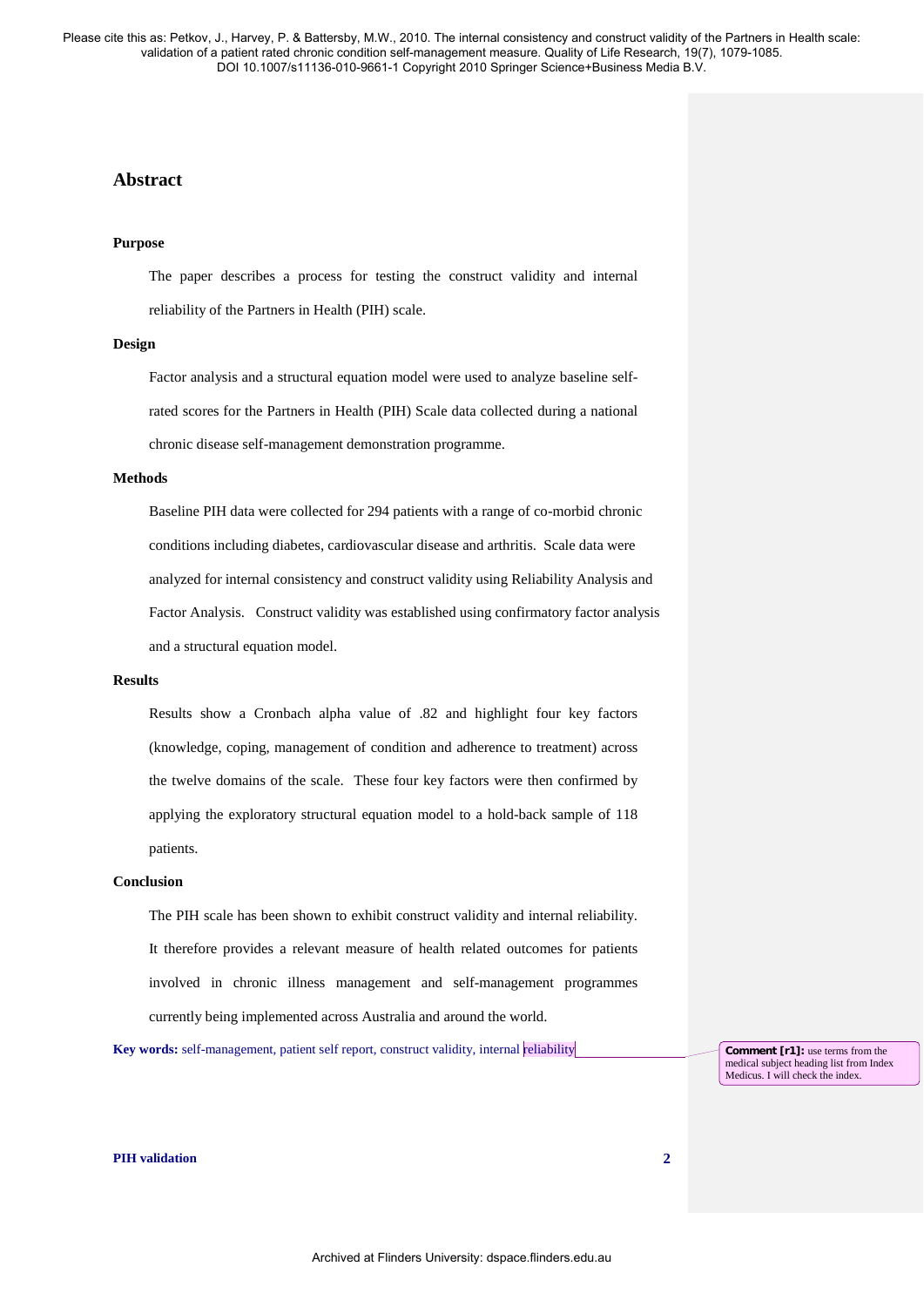## **Introduction**

The Partners in Health (PIH) scale was developed in response to the finding that coordinated care for people with chronic conditions was provided by service coordinators more on the basis of whether a person was a good self-manager than on the basis of severity or complexity of their illness [1]. This led to the question of whether a person's self-management knowledge and skill could be assessed objectively so that self-management support and coordination could be targeted more appropriately to individual need. A literature review found no such existing tool or process that could be applied generically across a range of conditions by primary health care professionals with their patients. The Coordinated Care Training Unit (later the Flinders Human Behaviour and Health Research Unit) then undertook a research process including a literature review along with focus groups for patients, service coordinators and general practitioners to determine the attributes of self-management which could be assessed. This led to the adoption of the definition of self-management provided by the Centre for Health Advancement in Health [2, p1] that selfmanagement…

'…involves engaging in activities that protect and promote health, monitoring and managing of symptoms and signs of illness, managing the impacts of illness on functioning, emotions and interpersonal relationships and adhering to treatment regimes.'

This operational definition provided a context for the identification of 5 principles of chronic condition self-management which, if adopted by an individual with chronic conditions, could support optimal self-management. These 5 principles then formed the basis for self-rated questions within the original version of the Partners in Health scale, which consisted of 11 items for rating self-management knowledge and behaviour on a 0-8 likert scale [3]. This 11 item scale was piloted with 24 patients, 13 general practitioners and 8 service coordinators to test its acceptability and utility.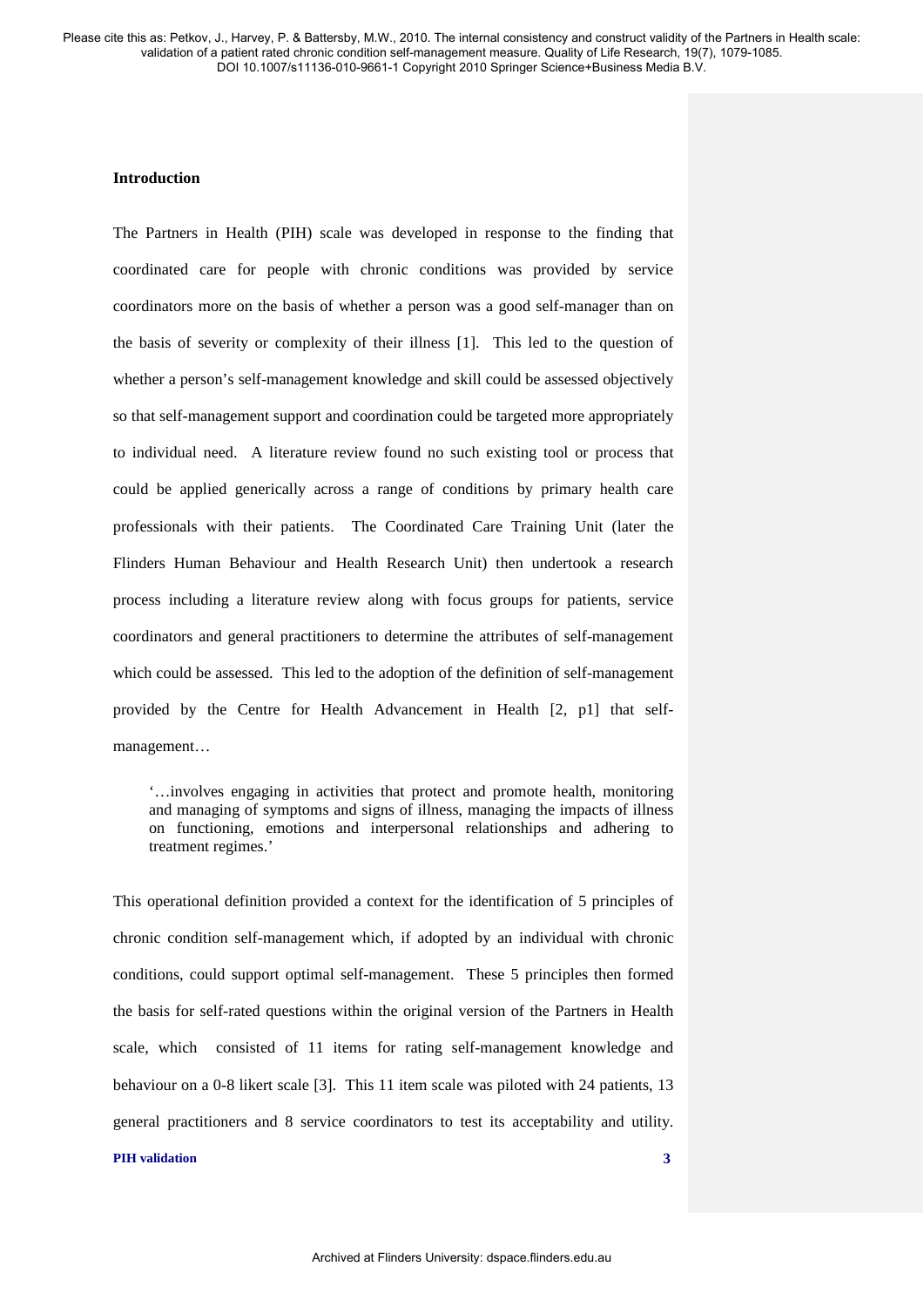Initial evaluation showed that the scale was seen as acceptable and useful by all three groups. Psychometric analysis demonstrated high internal consistency with a Cronbach Alpha coefficient of 0.88, and high correlations between patient rated and service coordinator rated PIH scores [3].

The clinical process with patient administered PIH, clinician administered C&R and Problem and Goal assessment (a core element of the SA HealthPlus care planning process) [1, 4] underpin the patient-centred care planning process. This care plan structure combines evidence based medical services, community services and selfmanagement education and was further developed for the national Sharing Health Care demonstration projects in Australia [5]. Subsequently, this process became known as the Flinders model of self-management support. During the development phase of the model, feedback from clinicians identified a lack of specific questions about the impact of the condition(s) on the person's physical activities, emotions and social life. Therefore, the 5 principles of chronic condition of self-management became 6.

- 1. improved knowledge of their condition<br>2. follow a structured treatment plan agree
- follow a structured treatment plan agreed with the health provider
- 3. actively share in decision making about their health care
- 4. monitor and manage signs and symptoms of the condition
- 5. manage the impact of their condition on the physical, emotional and social aspects of life
- 6. adopt behaviour that promotes healthy lifestyles [3]

To minimize the number of items in the scale, items 4 and 5 dealing with arranging and attending appointments were collapsed into one item; item 5. Item 10 asked about 'the effect of the health condition(s) on physical activities such as walking and household tasks' and item 11 'the effect of the health condition(s) on how patients felt and how they mixed with other people (ie emotions and social life)'. This 12 item version of the scale was then used in the Sharing Health Care demonstration projects in most Australian States and Territories [6].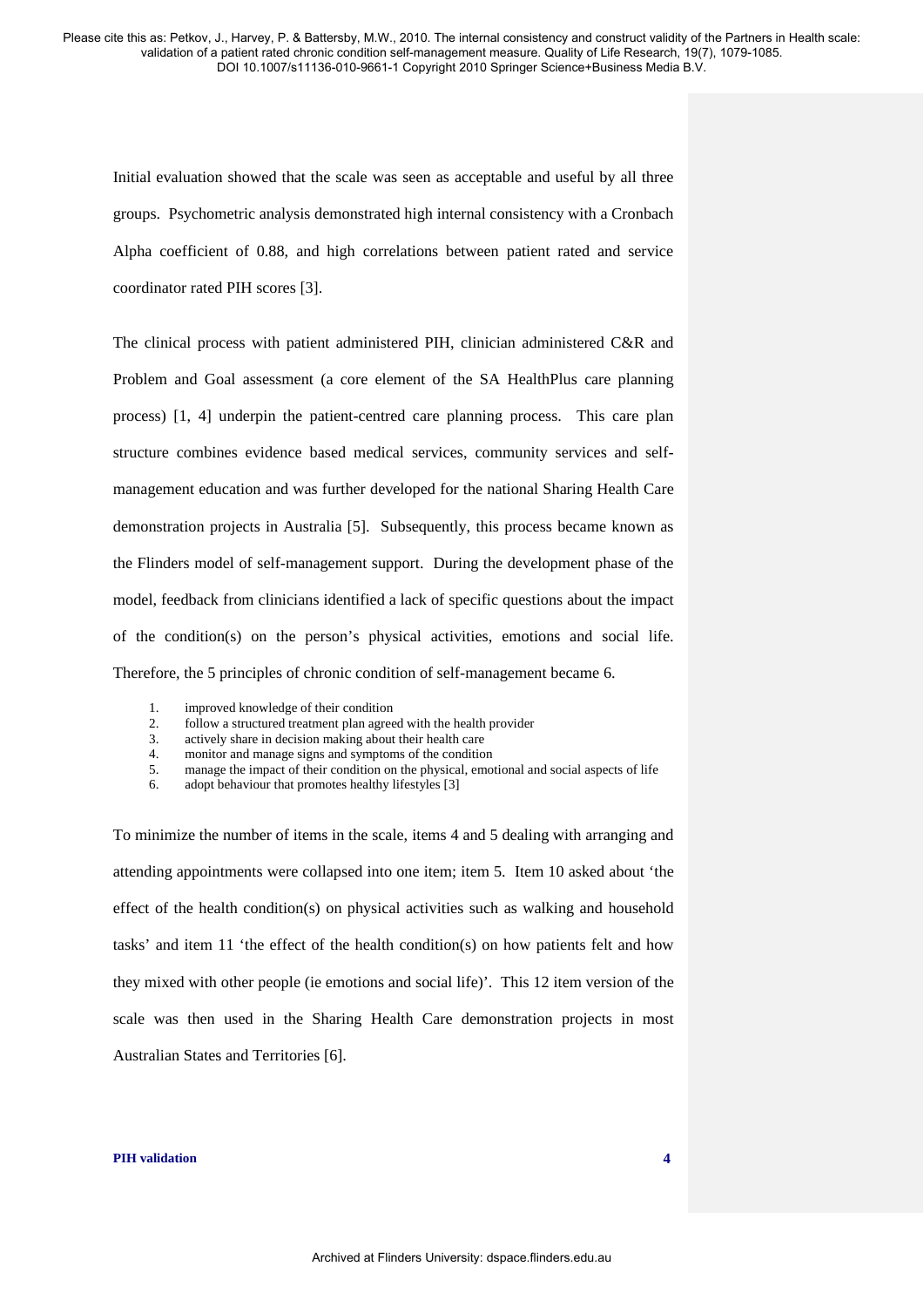## **Methods**

The Sharing Health Care SA (SHC SA) initiative in Whyalla, Port Augusta and Port Lincoln [7] South Australia, was based on the initial work of the Eyre Peninsula coordinated care trials [4, 8-10] and a chronic illness management pilot programme conducted in rural Aboriginal communities in Port Lincoln and Ceduna [11].

This demonstration project developed self-management interventions including the use of formal care plans to structure systems of care, education programmes based on the Stanford University patient self-management approach [12] and other patient support and empowerment processes such as regular exercise, Tai Chi, and self-help groups. The Flinders care planning process [13] was used to complete 'patient-centred' care plans based on patient lifestyle goals and targets for the management of their illness.

## **Table 1: overview of sample demographics**

Baseline data for the PIH scale were collected from a number of sites in the demonstration project. Scores for one group  $(n=176)$  of participants were used in the exploratory phase of the analysis whilst a second group (a hold-back group of  $n=118$ ) were used in the confirmatory phase of the analysis.

### **Internal consistency**

Internal consistency is measured with Cronbach's Alpha coefficient. This coefficient measures how well the set of variables measure a single uni-dimensional construct and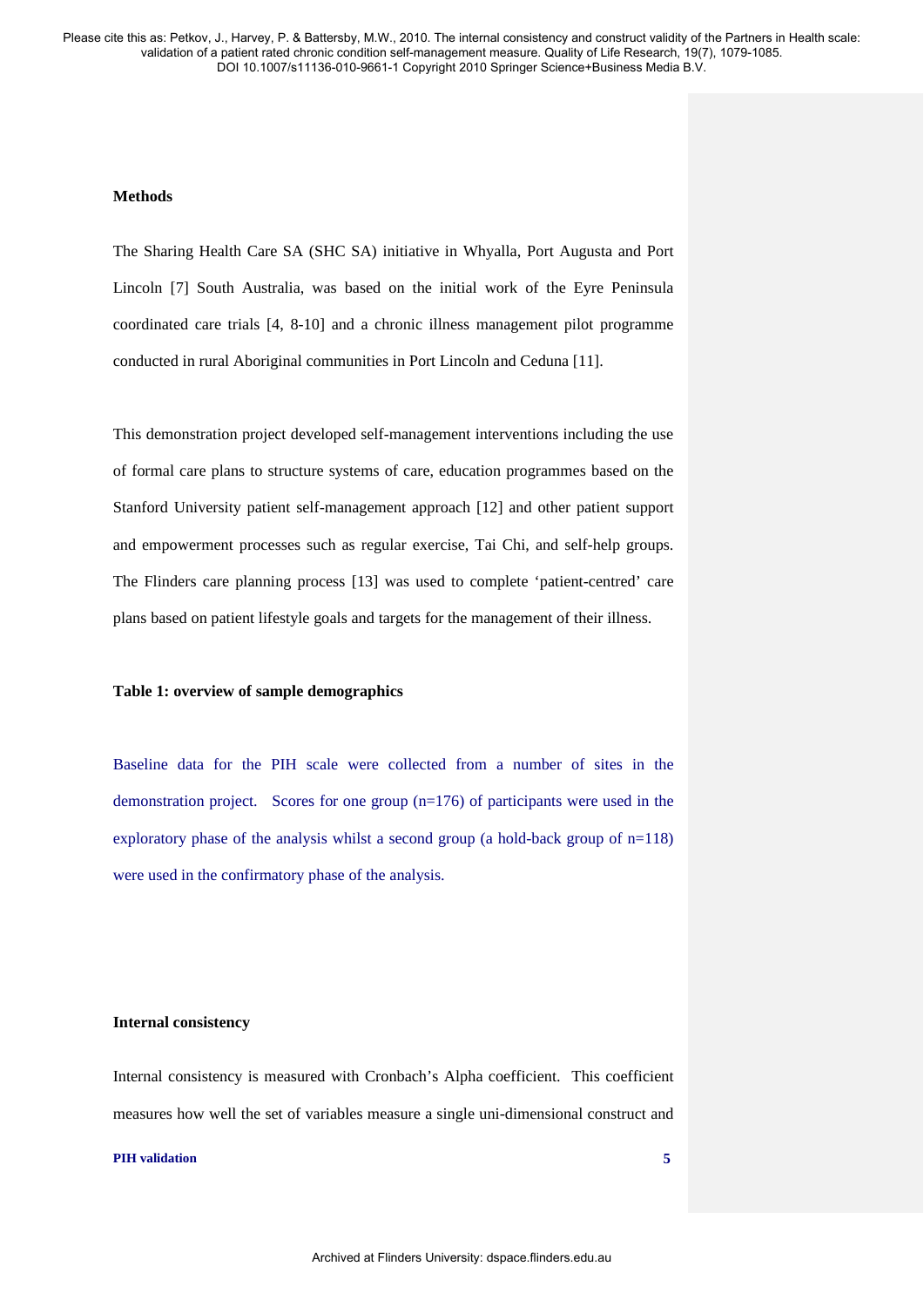is therefore a measure of reliability. If the data is multi-dimensional, this coefficient will be low.

Analysis of the exploratory sample  $(n=176)$  shows the coefficient to be quite high at 0.82. The removal of item 3 increases the coefficient value slightly but this increase is negligible and the size of the coefficient is quite satisfactory for the current analysis. Norman and Streiner [14] warn that a coefficient that is too high may well be an indicator of high item redundancy and they give a general guideline that the coefficient should be more than 0.7 and not much higher than 0.9. The results indicate that the PIH scale displays satisfactory internal reliability or consistency.

### **Construct Validity**

Item 4 is the only item in the scale that explicitly deals with decision sharing whilst Items 3 and 5 deal with following a treatment plan. Items 1 and 2 deal with knowledge but it can be argued that items 4 and 8 fall into this category as well. Certainly items 10, 11 and 12 are associated with the management of the condition with respect to physical, emotional and social aspects. Items 6, 7 and 9 measure the management of symptoms.

Exploratory Factor analysis is used to decide how many factors are necessary to explain the structure and more importantly how many factors will lead to a solution that can be interpreted readily. There are several key criteria for this process. Firstly, the number of factors is chosen so that a pre-specified amount of variance is explained. This usually results in too many factors being retained. **Table 2** shows that 10 factors would be needed to explain 95% of the variation, however, the number of factors that have eigenvalues (the amount of variance represented by the factor) greater than unity are retained. Hair [15] argues that this method, known as the Kaiser Criterion, retains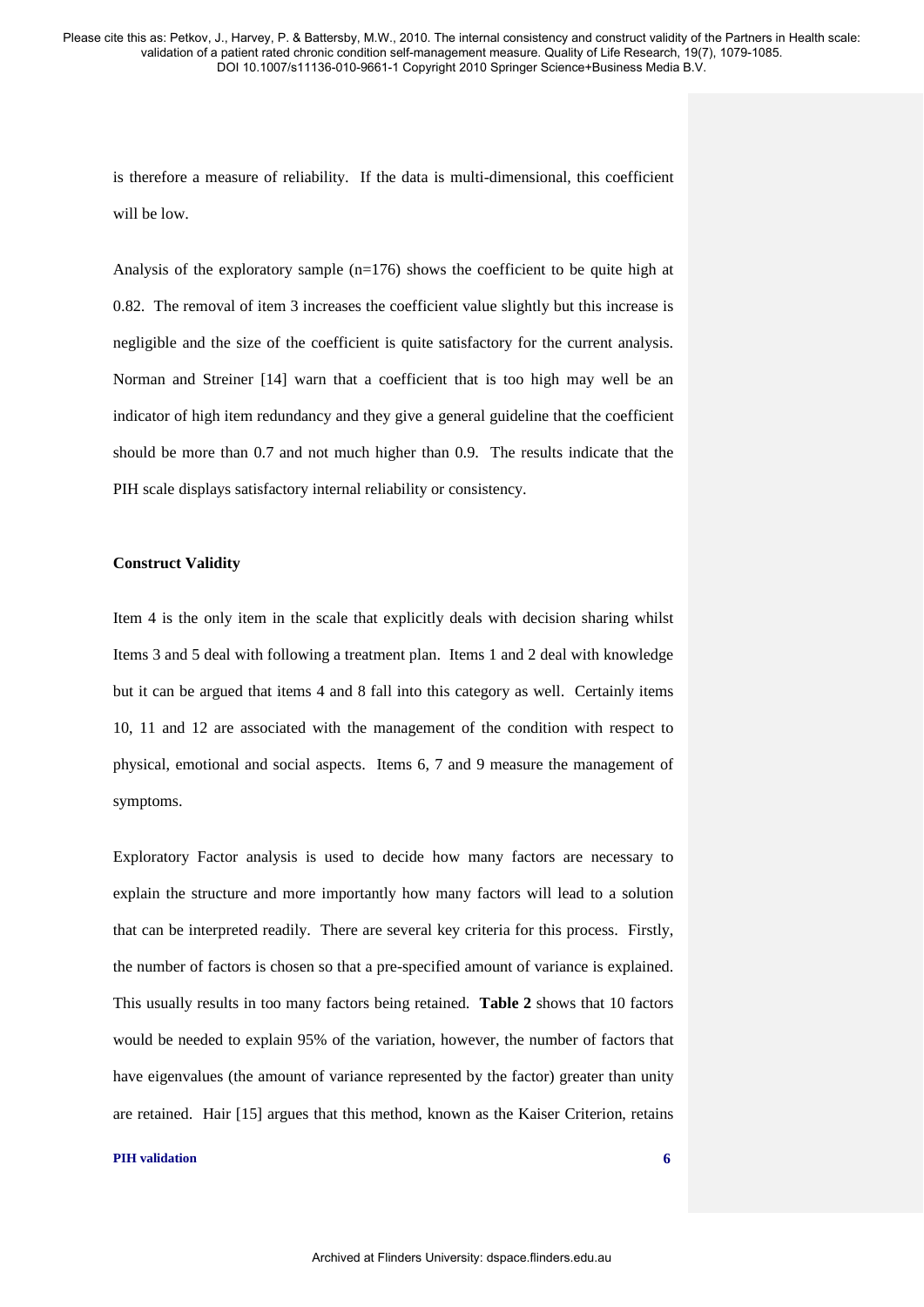too few if there are less than 20 items and too many if there are more than 50 items in a scale. **Table 2** also shows that four factors should be retained under this criterion.

## **Table 2: Total Variance Explained**

Cattell's Scree plot criterion [16] is a graphical method for displaying eigenvalues arranged in descending order and joined by a line. The point where the line levels off is the cut-off choice for the optimal number of eigenvalues. **Figure 1** shows that the cut-off is three factors as defined by the 'elbow'. This method has been shown to be better than the Kaiser criterion but is sometimes criticised because of its subjectivity [17]. Further, the recent availability of increased computing power has seen the emergence of more advanced analysis techniques, including Horn's Parallel Analysis [18] which has been shown to be the best technique for the optimal choice of the number of retained factors. Computationally this is a Monte-Carlo technique [19] generating random samples with the same sample size and number of items and computing "expected" eigenvalues. There is consensus in the literature that this is the optimal method for determining the number of factors to emerge within a structured questionnaire [17, 20, 21].

## **Figure 1 – Scree Plot**

### **Table 3 shows that a four factor solution should be retained**

The initial Factor Analysis was carried out using Principal Component extraction with Varimax rotation [15]. Varimax, results in independent and therefore uncorrelated factors being identified. This is probably a little unrealistic as the factors are likely to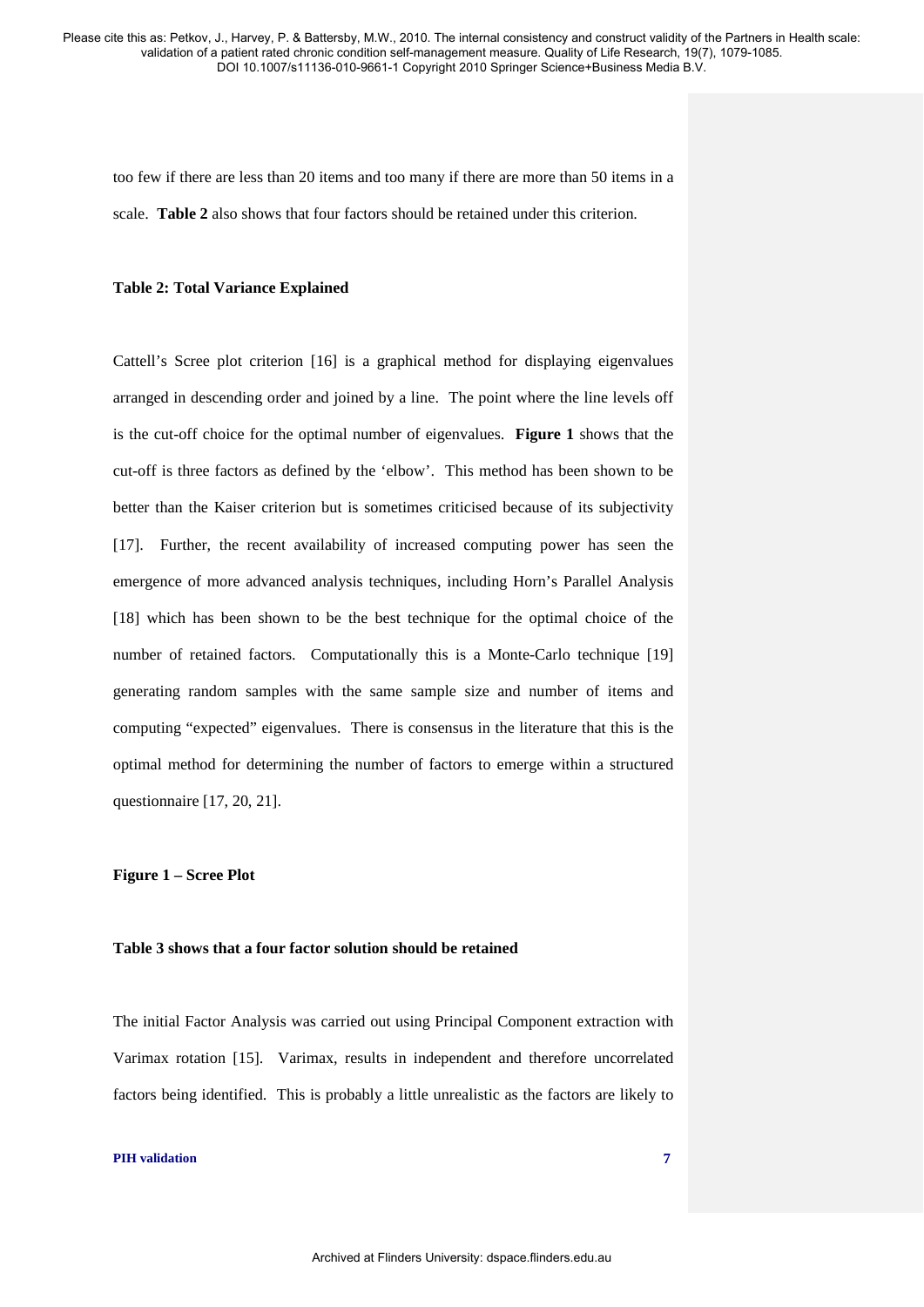be correlated in reality. However, the aim at this stage is to look for basic structure. Hair [15] gives a guideline for practical significance where absolute loadings of more than 0.5 are practically significant. For statistical significance, Norman and Streiner [14] suggest a formula for significant loadings. In this analysis, loadings of 0.41 or greater can be said to be statistically significant at the 5% level. The table below shows, for clarity, only the significant loadings.

## **Table 4: Rotated component solution with Varimax rotation**

The Kaiser-Meyer-Olkin (KMO) measure is greater than 0.8 and indicates that 80% of the variance is likely to be explained by the factors (anything less than 0.5 is deemed to be unsatisfactory) [15]. The measure lies between 0 and 1, where a value of 1 indicates that "each variable is perfectly predicted by the other variables" [15]. The test of sphericity is a test for significant correlations amongst the variables for at least some of the variables and thus indicates that a significant latent structure is present. In this context, the term "latent" refers to sets of variables that are not directly measured but are a combination of the observed or manifest variables.

### **Table 5: Sphericity and Sampling Adequacy**

The four factors can be interpreted in the following way…

- Factor 1 has significant loadings on items 1, 2, 4  $\&$  8 and therefore can be interpreted as a component of **knowledge**
- Factor 2 has significant loadings on items 10, 11& 12 are interpreted as a component of **coping**
- Factor 3 has significant loadings on items 6, 7  $\&$  9 and is a component of **recognition and management of symptoms**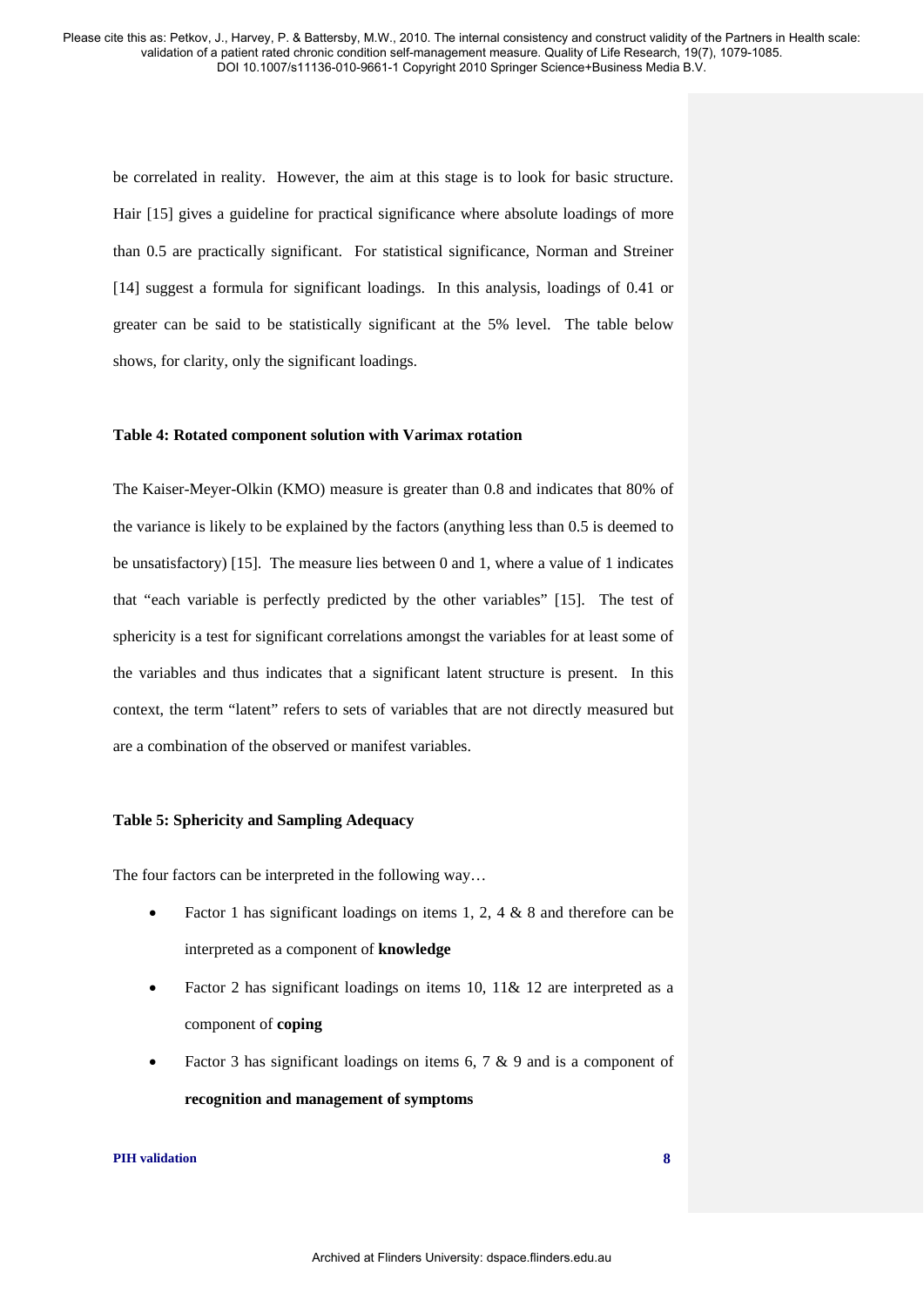Factor 4 has significant loadings on items  $3 \& 5$  is a component of **adherence to treatment**

These four actors are readily interpretable and follow the general principles of selfmanagement set down by Battersby at al  $[1, 3, 4]$ . A structural equation model  $[15]$  is set up and tested for fit. In this model the latent factors are allowed to be correlated which is a more realistic approach.

Normally Maximum Likelihood would be used as the method of estimation. This is an iterative process that successively improves the parameter estimates with the purpose of minimising a specified function [15] is normally used in this analysis. However, the assumption for Maximum Likelihood is that the data is multivariate normally distributed. This is unlikely to be the case here as several indicator variables are severely skewed. As a result, Asymptotic Distribution Free (ADF) estimation is used [15].

## **Fig 2a: Structural Equation Model**

The Chi-Square value is 61.94 with 48 degrees of freedom and a probability value of 0.085. This is not significant at the 5% level; a desirable outcome because it shows that the model is not rejected. The ratio of  $\chi^2/df = 1.29$  is very acceptable since this ratio should be less than 2 [15]. The Normed Fit Index (NFI) is 0.91 and the Confirmatory Fit Index (CFI) of 0.94. Good fit is indicated by both of these indices being greater than 0.9 [15].

The Root Mean Square Error of Approximation (RMSEA) is 0.04 (0.000 - 0.068). This is a positive outcome as the RMSEA should be less than 0.05. The significance probability score of 0.69 indicates that the hypothesis of the RMSEA of 0.05 cannot be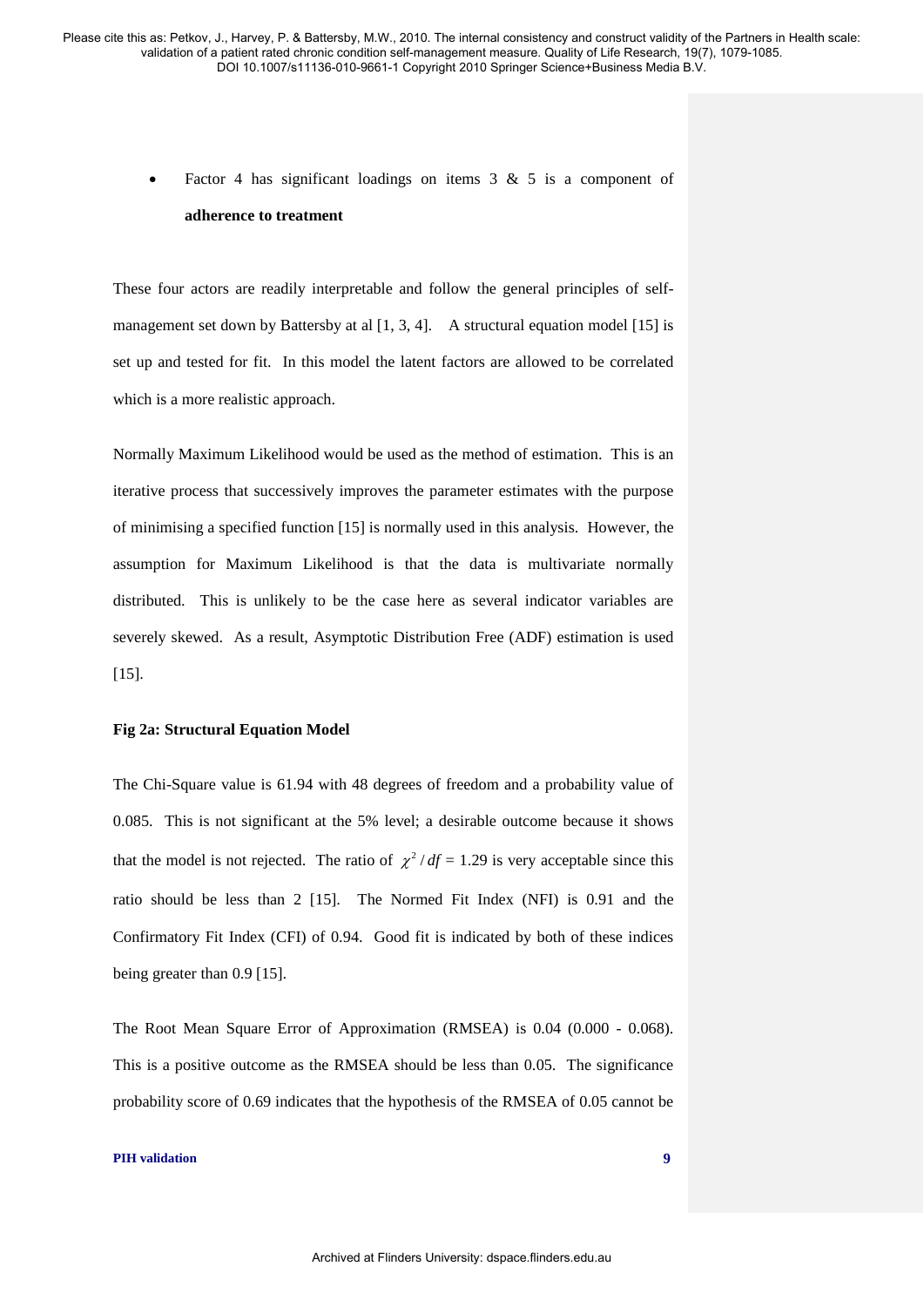rejected. All parameters are very significant  $(p < 0.001)$  with a high correlation between the latent factors of symptom management and knowledge.

An inspection of the modification indices showed no significant cross-loading of any indicator or manifest variable other than to its own latent variable. This is a good confirmation of divergent validity and shows that the Partners in Health Questionnaire has good internal and construct reliability and that it conforms to the six principles outlined earlier. The PIH questionnaire, therefore, reliably measures aspects of patient progress within a chronic condition self-management programme.

## **Confirmatory Analysis**

The data set of 118 separate subjects from the same chronic condition self-management demonstration programme [7] was used as the validation sample and the saved structural equation model was applied to this new data (**Fig 2b**).

The Chi-Square value is 59.90 with 48 degrees of freedom with a probability value of 0.12. This result is less significant than for the original data set and, while desirable, may be due to the smaller sample size. The ratio of  $\chi^2 / df = 1.25 \, (< 2)$  is very similar to that obtained for the exploratory phase. The Normed Fit Index (NFI) is 0.92 and the Confirmatory Fit Index (CFI) of 0.95. Good fit is again indicated by both of these indices.

The Root Mean Square Error of Approximation (RMSEA) is 0.036 (0.000-0.071). This is further confirmation of the structure fit. The significance probability score of 0.66 makes this result very acceptable. All parameters are significant ( $p < 0.001$ ) with the highest correlation, as for the original data set, between the symptom management factor and the knowledge factor, although the magnitude of this correlation is a little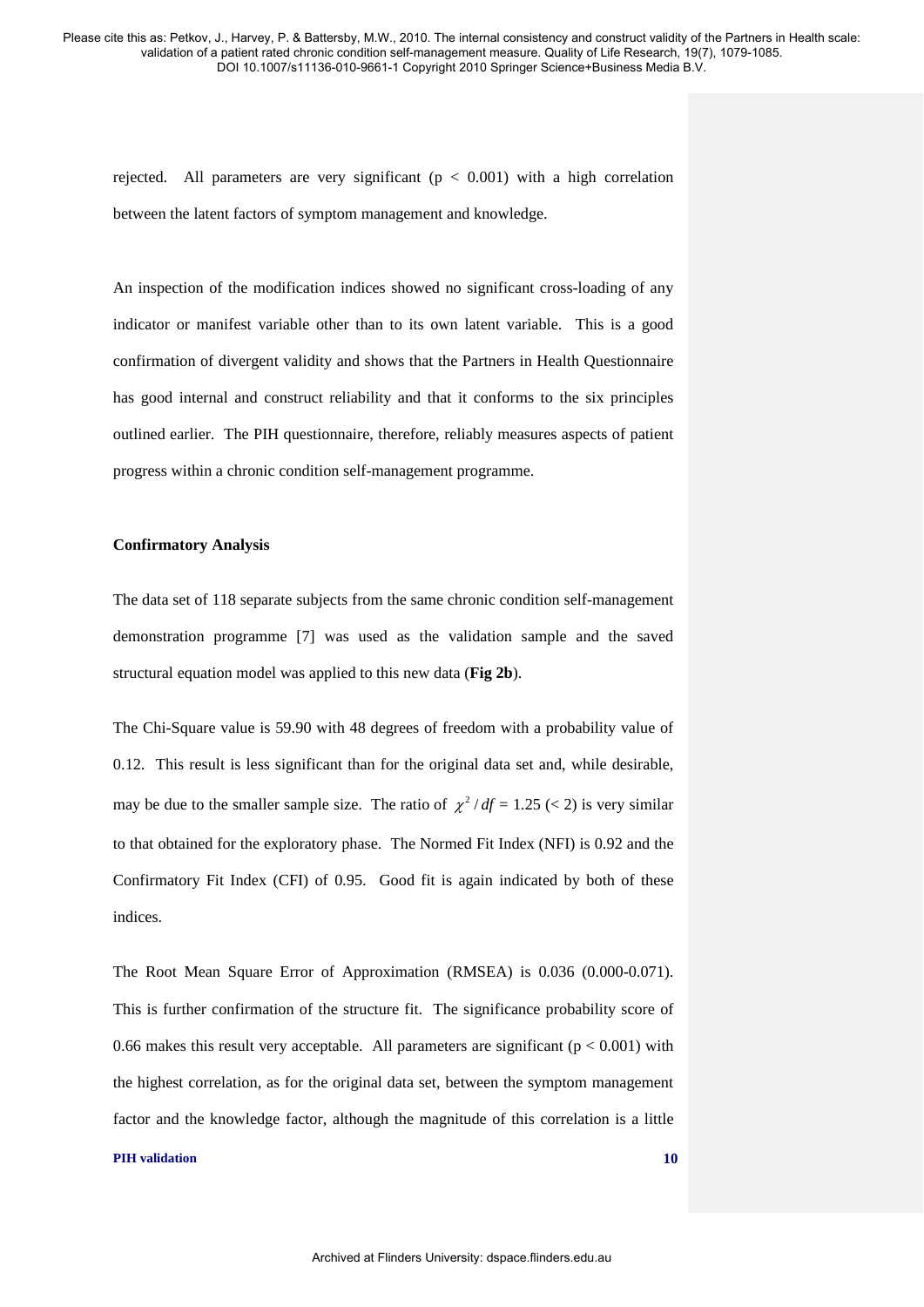less for the confirmatory data set. The covariance between knowledge and adherence to treatment is significant only at the 5% level.

An inspection of the modification indices again showed no significant cross-loading of any indicator variable other than to its own latent variable. This is further confirmation of divergent validity and shows that the Partners in Health Questionnaire has good internal and construct reliability and that it conforms to the six chronic condition selfmanagement principles outlined earlier. The PIH questionnaire, therefore, reliably measures aspects of patient progress within a chronic condition self-management programme.

## **Limitations of the Study**

A post-hoc power analysis of the initial model showed the power to be 85%. This calculation uses the work of MacCallum et al [22] and is based on the effect size of the RMSEA for a close fit. Post-hoc analysis is, in many respects, unnecessary in this case since significant results have been shown to exist for this data set. However it must be acknowledged that the goal of Structural Equation Modelling is to accept the model, not to reject it. While this model may be accepted in this study, acceptance must not be due to an inadequate sample size. It is often the case that a small sample size leads to the desirable outcome of a non-significant Chi-Square statistic. A larger sample invariably leads to a significant result but a significant Chi-Square does not necessarily mean a bad fit, but rather it is often the consequence of a large sample size. In this case, the Chi-Square result bordered on significance but the other fit indices were very good.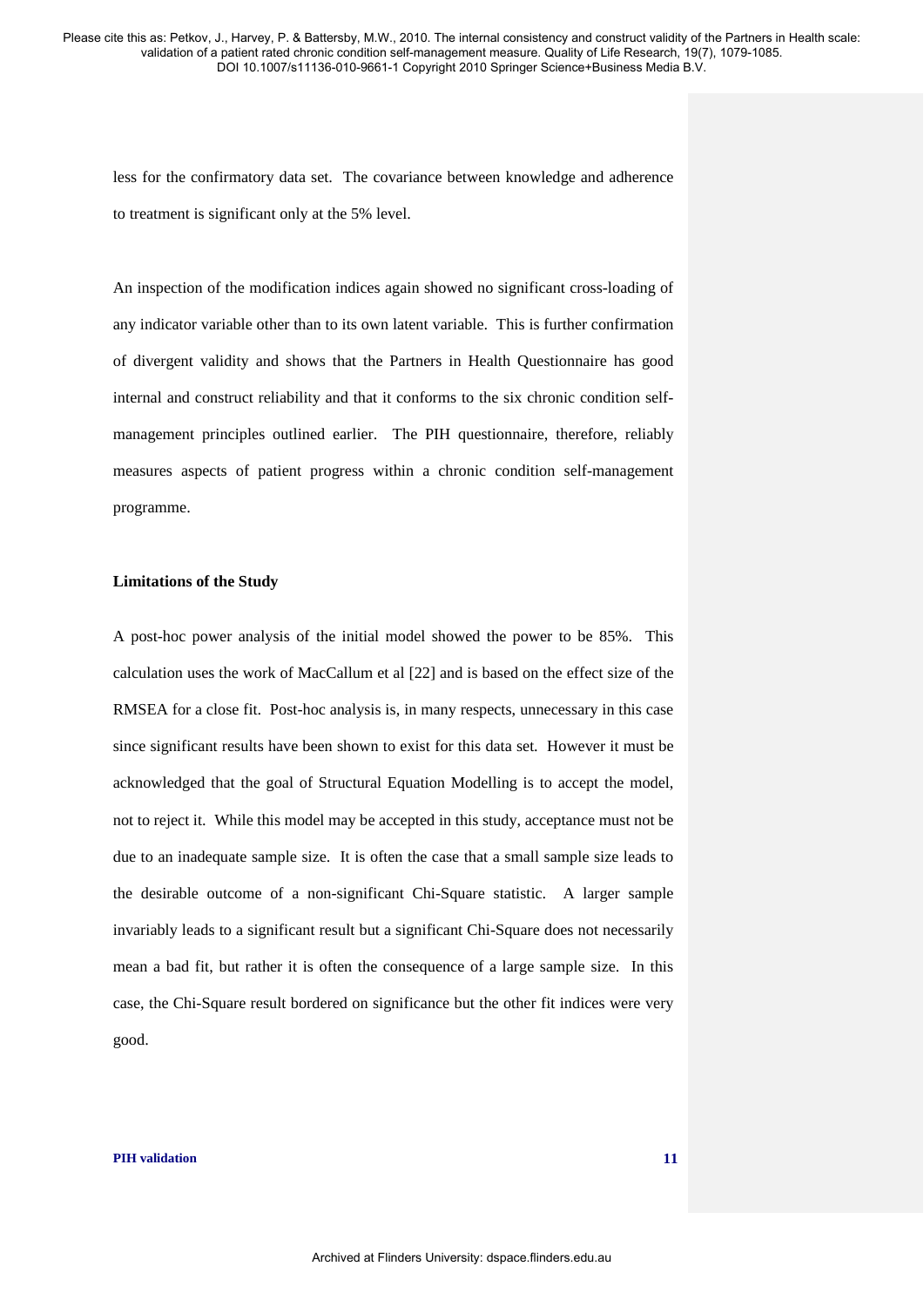What has been demonstrated therefore is that for this data set there is good evidence that there is a readily interpretable structure that has both statistical and practical significance for application in the monitoring of progress in chronic disease management. There is strong evidence of good dimension reduction and the four domains are readily interpretable.

# **Conclusion**

The PIH scale with confirmed construct validity and internal reliability is a comprehensive measure of self-management of chronic conditions for patients involved in the wide range of chronic illness management and self-management programmes now being implemented across Australia. Through its application in the Sharing Health Care SA programme and subsequent analysis, the PIH Scale has been shown to produce reliable and consistent indications of patient chronic condition selfmanagement knowledge and skill.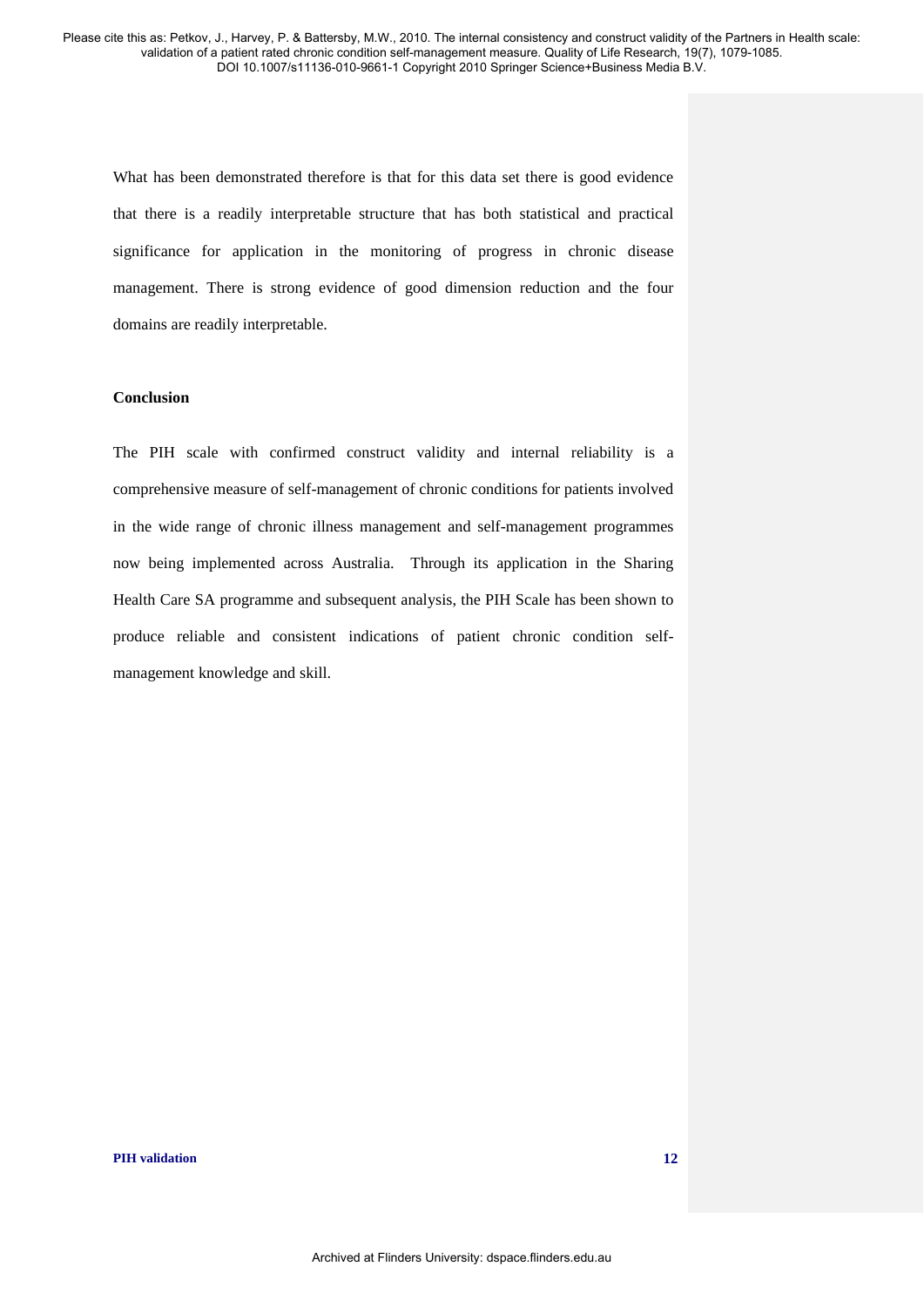### **References**

- 1. Battersby MW, Harvey PW, Mills PD, Kalucy E, Pols RG, Frith PA, et al. SA HealthPlus: a controlled trial of a Statewide application of a generic model of chronic illness care. Milbank Quarterly. 2007 Spring Edition;85(1):37-67.
- 2. Gruman J, Van Korff M. Self-management services: their role in disease management. Disease Management and Health Outcomes. 1999;6(3):151-8.
- 3. Battersby MW, Ask A, Reece M, Markwick M, Collins J. The Partners in Health scale: The development and psychometric properties of a generic assessment scale for chronic condition selfmanagement. Australian Journal of Primary Health. 2003;9(2&3):41-52.
- 4. Battersby MW. Health Reform through Coordinated Care: SA HealthPlus. BMJ. 2005;330(March 19):662-5.
- 5. PricewaterhouseCoopers. National Evaluation of the Sharing Health Care Initiative Final Technical Report. Sydney: Australian Government Department of Health and Ageing; 2005.
- 6. Francis C, Feyer A, Smith BJ. Implementing chronic disease self-management in community settings: lessons from Australian demonstration projects. Australian Health Review. 2007 November;31(4):449-509.
- 7. Harvey PW, Petkov J, Misan G, Warren K, Fuller J, Battersby MW, et al. Self-management support and training for patients with chronic and complex conditions improves health related behaviour and health outcomes. Australian Health Review. 2008;32(2):330-8.
- 8. Harvey PW. The impact of coordinated care: Eyre Region, South Australia. Australian Journal of Rural Health (AJRH). 2001;9(2):70-4.
- 9. Mills PD, Harvey PW. Beyond community-based diabetes management and the COAG Coordinated Care Trial. Australian Journal of Rural Health. 2003 June;11(3).
- 10. Commonwealth of Australia. The Australian Coordinated Care Trials: Final Technical National Evaluation Report on the First Round of Trials, July 2001. Canberra: Commonwealth Department of Health and Aged Care; 2001.
- 11. Ah Kit J, Prideaux C, Harvey PW, Collins JP, Battersby MW, Mills PD. Chronic disease selfmanagement in Aboriginal communities: Towards a sustainable program of care in rural communities. Australian Journal of Primary Health. 2003;9(2&3):168-76.
- 12. Lorig K, Holman H, Sobel D, Laurent D, Gonzales V, Minor M. Living a healthy life with chronic conditions. Palo Alto California: Bull Publishing Company; 2000.
- 13. Battersby M, Reece M, Markwick M. The Partners in Health Handbook a guide to help you become an active partner in the management of your health. Adelaide: Flinders University of South Australia Coordinated Care Training Unit; 2000.
- 14. Norman GR, Streiner DL. Biostatistics: the bare essentials. St Louis;1994.
- 15. Hair J, E., Anderson RE, Tatham RL, Black WC. Multivariate data analysis. Upper Saddle River, NJ, USA: Prentice Hall; 1998.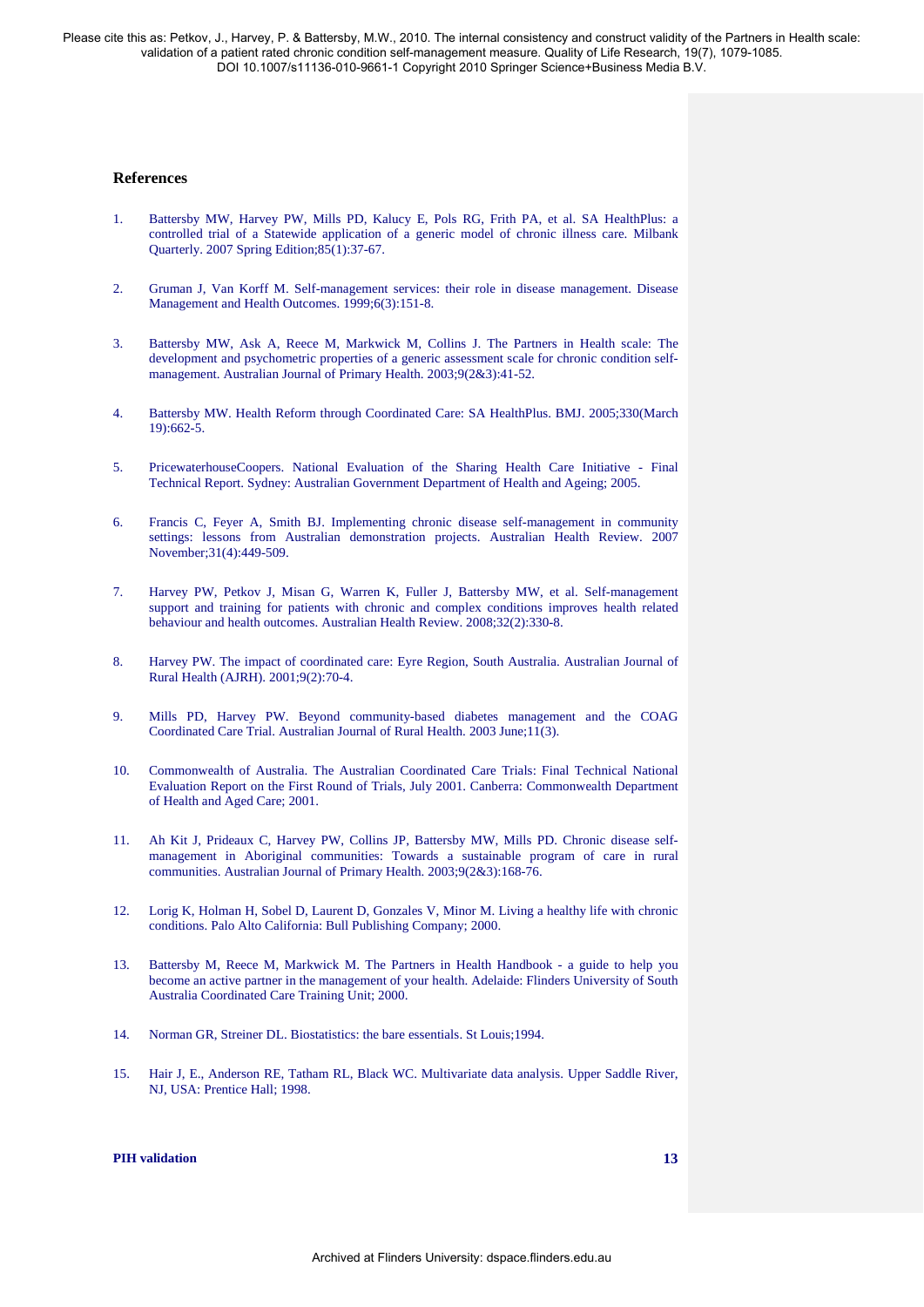- 16. Cattell RB. The scree test for the number of factors. Multivariate Behavioral Research. 1966;1:245-76.
- 17. Ledesma D, Valero-Mora P. Determining the number of factors to retain in EFA: an easy-to-use computer program for carrying out parallel analysis. Practical Assessment, Research and Evaluation. 2007;12(2).
- 18. Horn JL. A rationale and test for the number of factors in factor analysis. Psychometrika. 1965;30:179-85.
- 19. Rubinstein RY. Simulation and the Monte Carlo Method. New York: John Wiley and Sons; 1981.
- 20. Velicer WF, Eaton CA, Fava JL. Construct explication through factor or component analysis: A review and evaluation of alternative procedures for determining the number of factors or components. In: Goffin RD, Helmes E, editors. Problems and solutions in human assessment. Boston; 2000. p. 44-71.
- 21. Lance CE, Butts MM, Michaels LC. The sources of four commonly reported cutoff criteria: What did they really say? Organizational Research Methods. 2006;9(2):202-20.
- 22. MacCallum RC, Browne MW, Sugawara HM. Power analysis and determination of sample size for covariance structure modeling. Psychological Methods. 1996;1(2):130-49.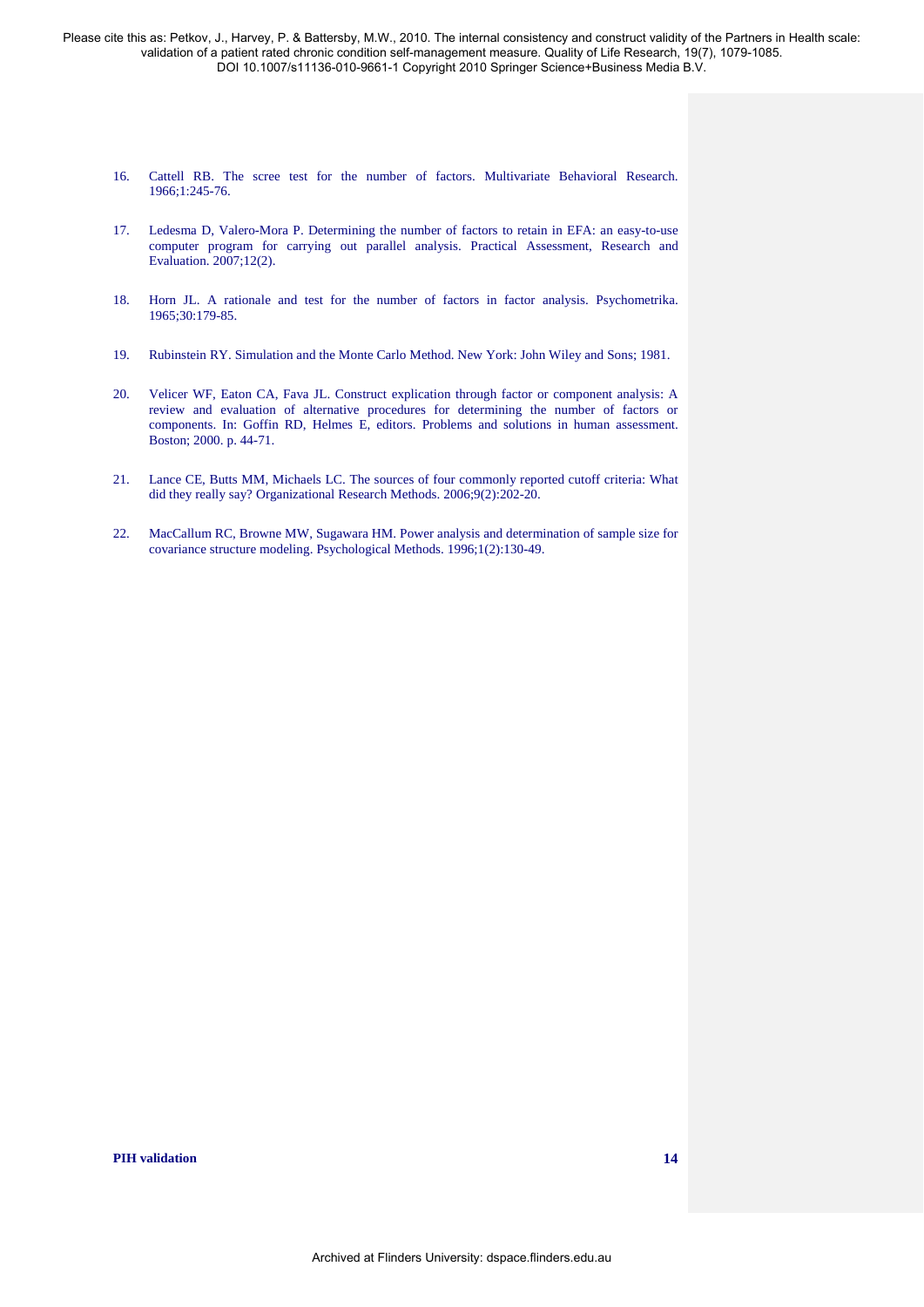# **Appendix 1**

## **The PIH 12 item scale overview**

- Item 1: Knowledge of illness
- Item 2: Knowledge of treatment of illness
- Item 3: Taking medication as prescribed
- Item 4: Sharing in decisions
- Item 5: Arranging and attending appointments
- Item 6: Understanding of need to check and record symptoms
- Item 7: Checking and writing down symptoms
- Item 8: Knowledge of what to do when symptoms get worse
- Item 9: Doing the right things when symptoms get worse
- Item 10: Dealing with effects of illness on physical activities
- Item 11: Dealing with effects of illness on social life
- Item 12: Progressing toward leading a healthy life
- \* NB the full scale is available for reviewers if required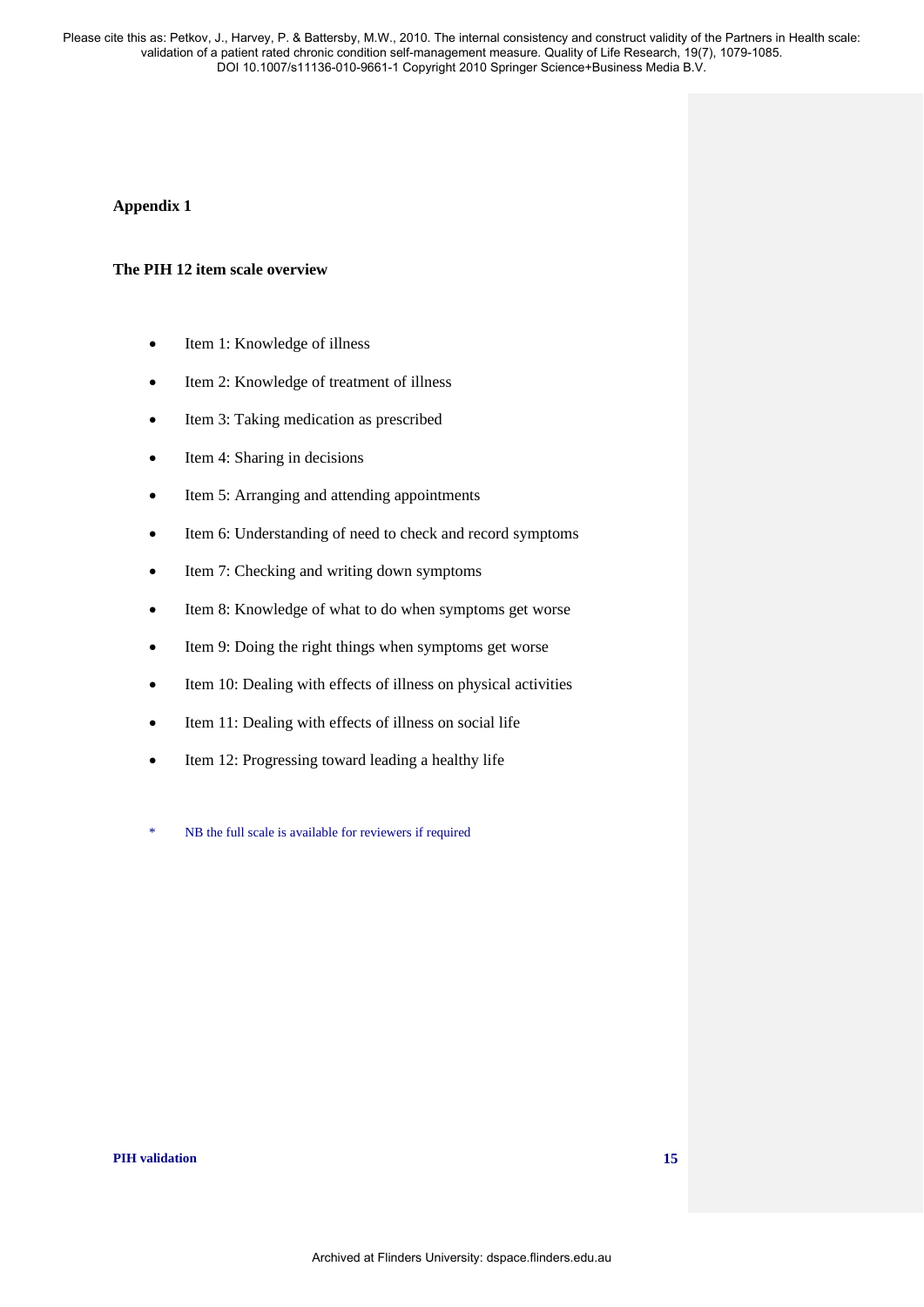# **Appendices**

# **Table 1**

# **Sample demographics**

# **n = 176 (exploratory data set)**

| Gender       | frequency | percent | Valid   |
|--------------|-----------|---------|---------|
|              |           |         | percent |
| Male         | 67        | 38.1    | 38.3    |
| Female       | 108       | 61.4    | 61.7    |
| <b>Total</b> | 175       | 99.4    | 99.4    |

## **n = 118 (confirmatory data set)**

| Gender | frequency | percent | Valid<br>percent |
|--------|-----------|---------|------------------|
| Male   | 42        | 35.6    | 35.6             |
| Female | 76        | 64.4    | 64.4             |
| Total  | 118       | 100     | 100              |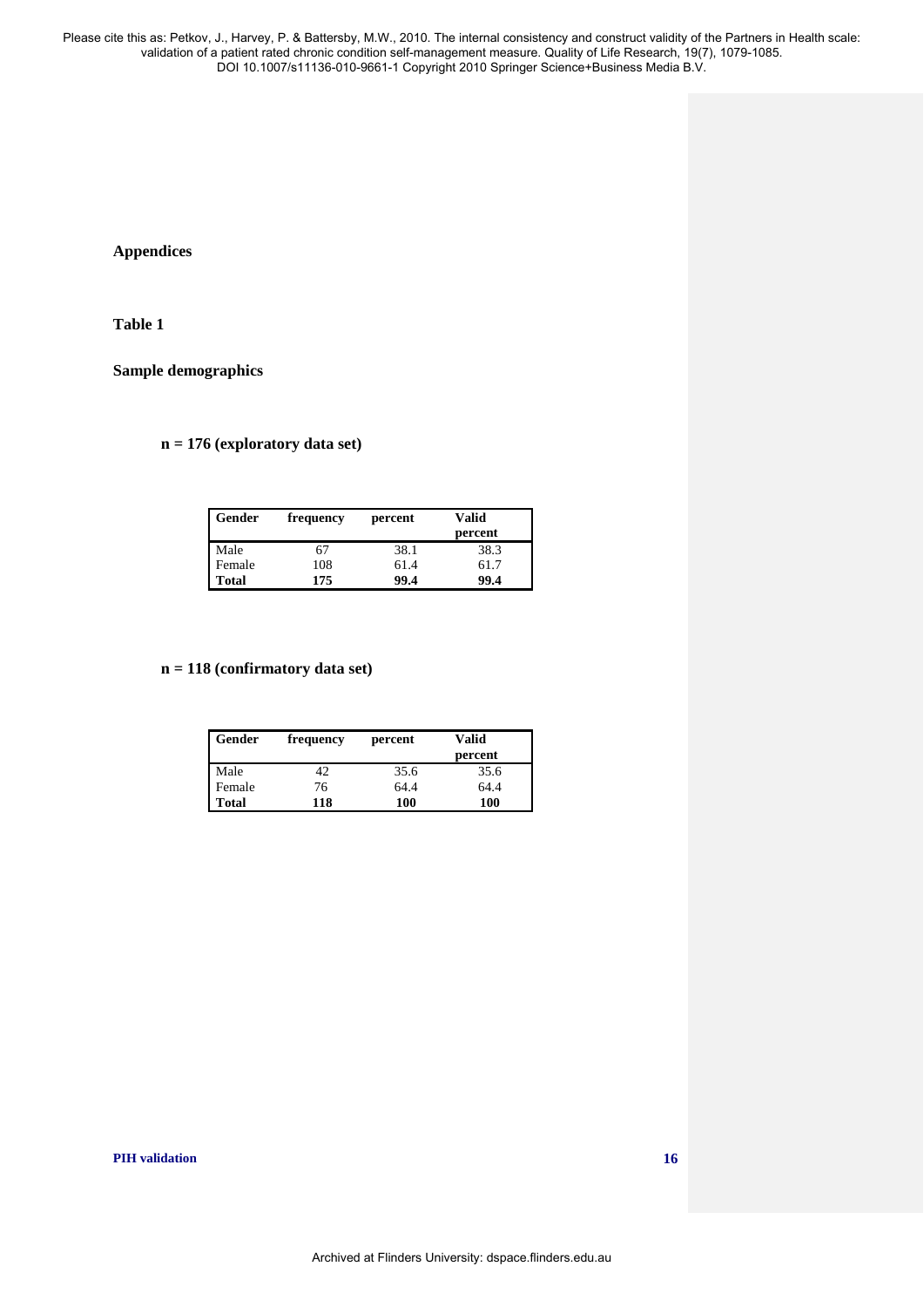# **Table 2**

# **Total Variance Explained**

|                | <b>Initial Eigenvalues</b>                  |                 |                    |  |  |
|----------------|---------------------------------------------|-----------------|--------------------|--|--|
| Component      | <b>Cumulative</b><br><b>Total</b><br>$%$ of |                 |                    |  |  |
|                |                                             | <b>Variance</b> | $\frac{0}{\alpha}$ |  |  |
| 1              | 4.16                                        | 34.67           | 34.67              |  |  |
| $\overline{c}$ | 1.48                                        | 12.36<br>47.03  |                    |  |  |
| 3              | 1.34<br>11.17<br>58.19                      |                 |                    |  |  |
| $\overline{4}$ | 1.03                                        | 8.60<br>66.79   |                    |  |  |
| 5              | .76                                         | 6.37<br>73.16   |                    |  |  |
| 6              | .64                                         | 5.35<br>78.50   |                    |  |  |
| 7              | .53                                         | 4.40            | 82.90              |  |  |
| 8              | .60                                         | 4.24<br>87.14   |                    |  |  |
| 9              | .50                                         | 4.17<br>91.31   |                    |  |  |
| 10             | .41                                         | 3.42<br>94.73   |                    |  |  |
| 11             | .36                                         | 2.98            | 97.71              |  |  |
| 12             | .28                                         | 2.30            | 100.00             |  |  |

Extraction Method: Principal Component Analysis.

# **Table 3**

**Results of Horn's Parallel Analysis for maximum likelihood factors. 1000 iterations, using the mean estimate**

| Component/<br><b>Factor</b> | <b>Adjusted</b><br><b>Eigenvalue</b> | Unadjusted<br><b>Eigenvalue</b> | <b>Estimated</b><br><b>Bias</b> |
|-----------------------------|--------------------------------------|---------------------------------|---------------------------------|
|                             | 1.618                                | 2.695                           | 1.077                           |
|                             | .158                                 | 1.070                           | 1.005                           |
|                             | .519                                 | 1.544                           | 1.025                           |
|                             | .458                                 | .065                            |                                 |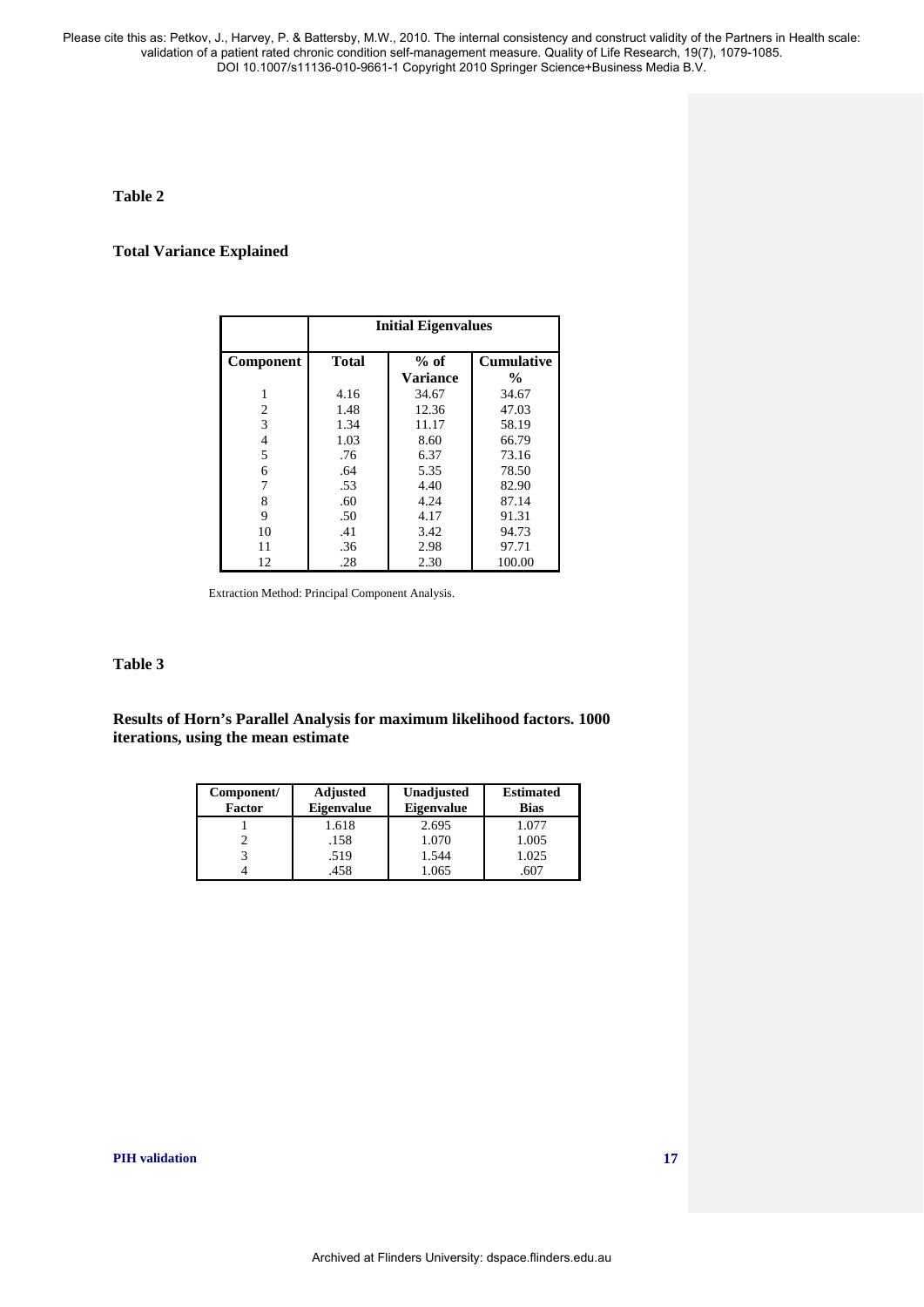# **Table 4**

## **Factor Analysis after Rotation (sorted by size), Rotated Component Matrix**

|                                                        | Component |      |      |      |
|--------------------------------------------------------|-----------|------|------|------|
|                                                        |           |      | 3    | 4    |
| Knowledge of treatment of illness                      | .862      |      |      |      |
| Knowledge of illness                                   | .782      |      |      |      |
| Sharing in decision                                    | .701      |      |      |      |
| Knowledge of what to do when symptoms get worse        | .688      |      |      |      |
| Dealing with effects of illness on physical activities |           | .825 |      |      |
| Progress towards leading a healthy life                |           | .788 |      |      |
| Dealing with effects of illness on social life         |           | .652 |      |      |
| Check and write down symptoms                          |           |      | .813 |      |
| Doing the right things when symptoms get worse         |           |      | .646 |      |
| Understanding of need to check and record symptoms     |           |      | .601 |      |
| Taking medication as prescribed                        |           |      |      | .815 |
| Arrange and attend appointments                        |           |      |      | .737 |

Extraction Method: Principal Component Analysis

Rotation Method: Varimax with Kaiser Normalization

a. Rotation converged in 5 iterations

# **Table 5**

# **Sampling adequacy and Sphericity: KMO and Bartlett's Test**

| Kaiser-Meyer-Olkin Measure of Sampling Adequacy | .81                                            |              |
|-------------------------------------------------|------------------------------------------------|--------------|
| Bartlett's Test of Sphericity                   | Approx. Chi-Square<br>df<br>significance level | 644.43<br>66 |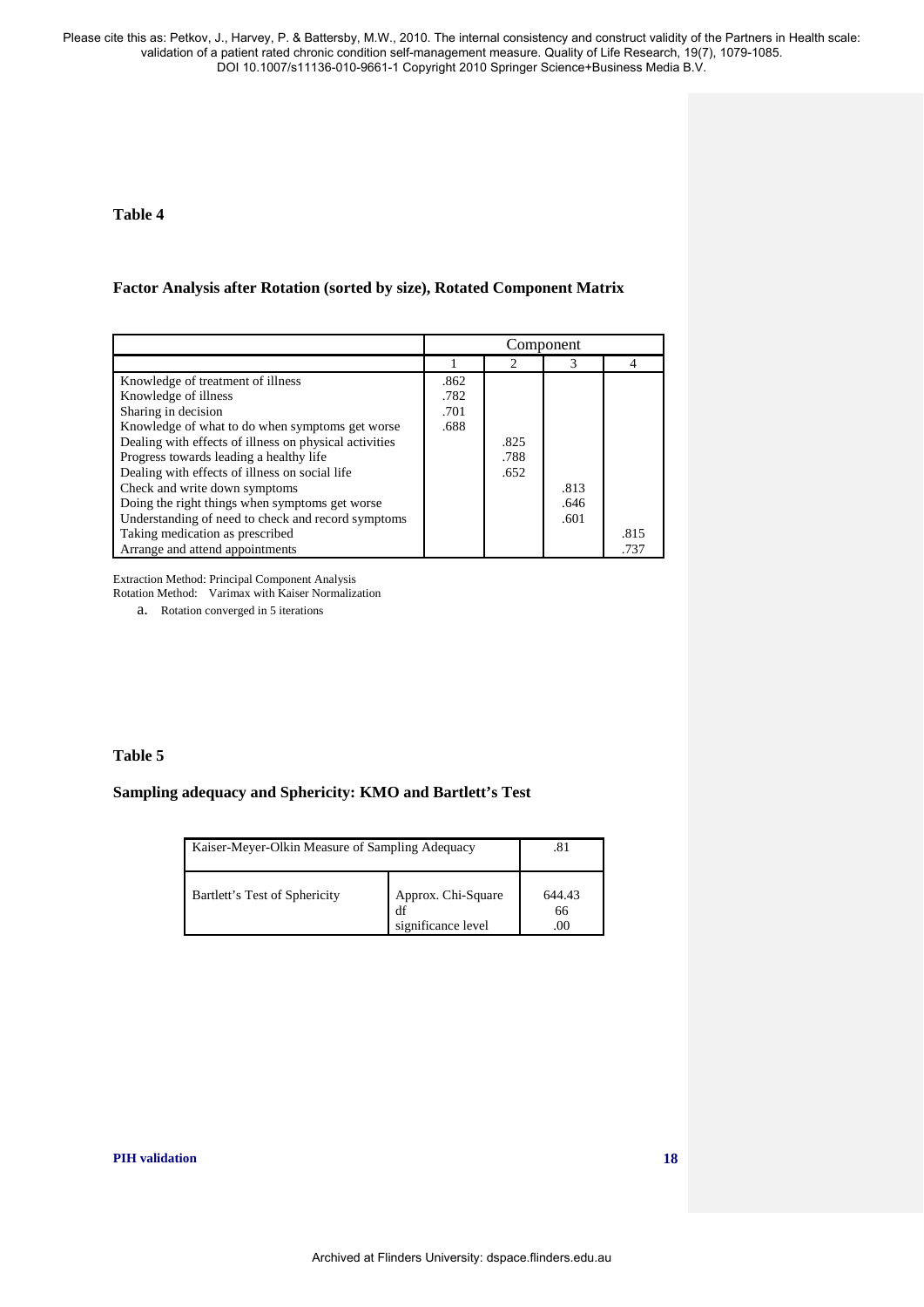# **Figure 1 Scree Plot**

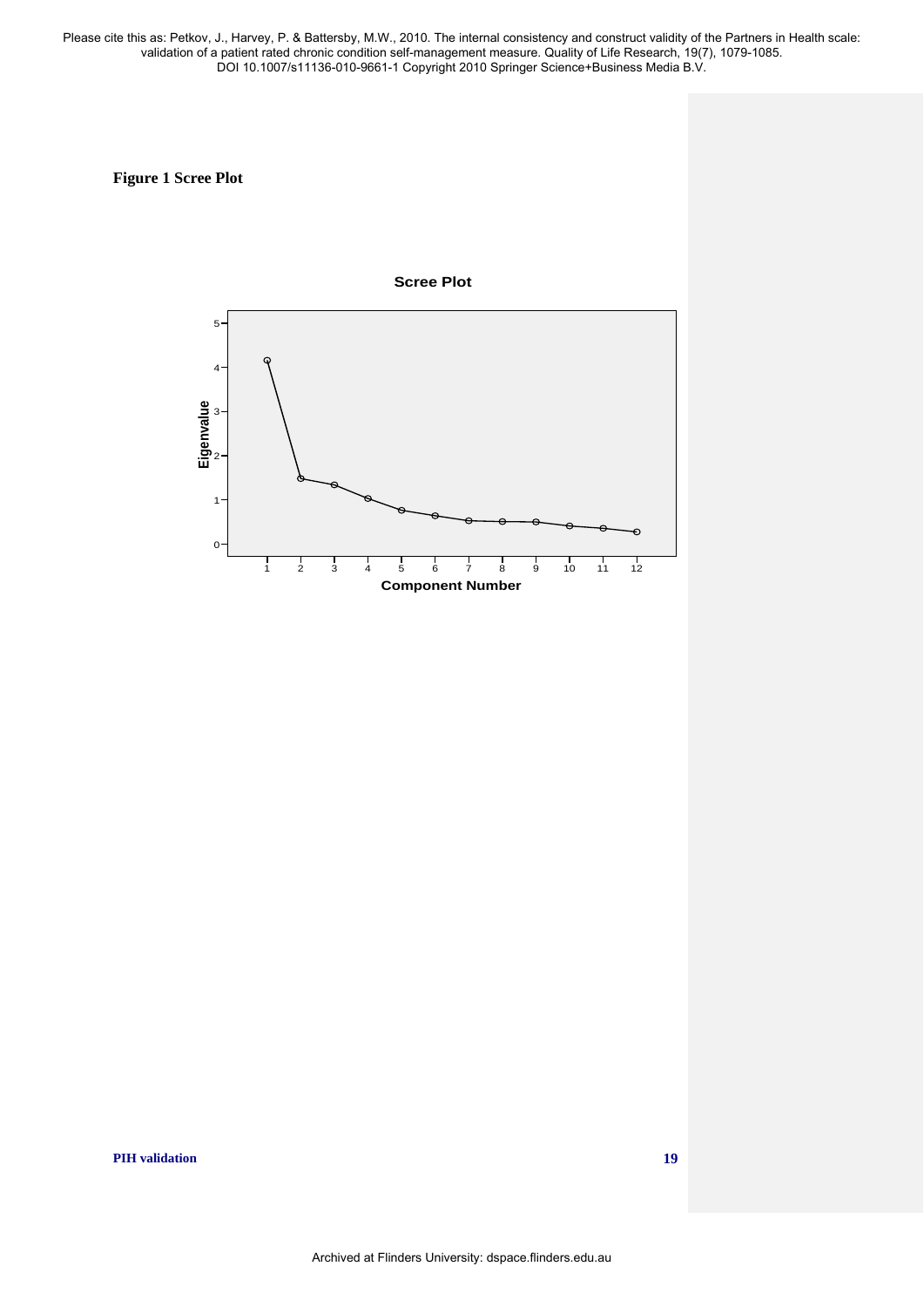**Fig 2a** 

# **Structural Equation Model (n = 176)**